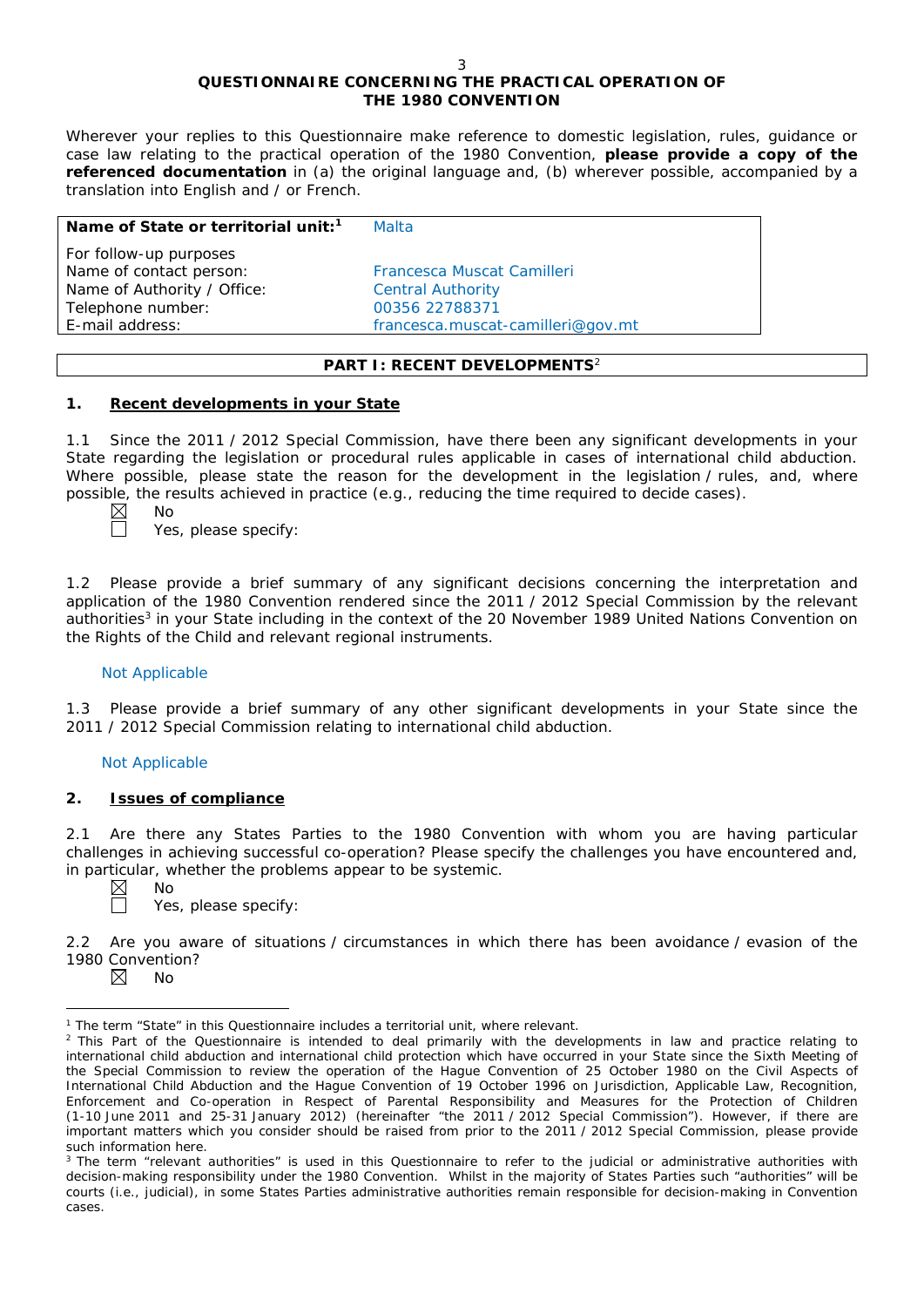Yes, please specify:

## **PART II: THE PRACTICAL OPERATION OF THE 1980 CONVENTION**

### **3. The role and functions of Central Authorities designated under the 1980 Convention**<sup>4</sup>

*In general*

 $\Box$ 

3.1 Have any challenges arisen in practice in achieving effective communication or co-operation with other Central Authorities?

No

Yes, please specify:

3.2 Have any of the duties of Central Authorities, as set out in **Article 7** of the 1980 Convention, raised any particular problems in practice either in your State, or in States Parties with whom you have cooperated?<br>  $\overline{\mathbb{Z}}$ 



No Yes, please specify:

3.3 Has your Central Authority encountered any challenges with the application of any of the 1980 Convention provisions? If so, please specify. No

Yes, please specify:

### *Legal aid and representation*

No

No

No

3.4 Do the measures your Central Authority takes to provide or facilitate the provision of legal aid, legal advice and representation in return proceedings under the 1980 Convention (**Art. 7(2)-(g)**) result in delays in proceedings either in your own State, or, where cases originate in your State, in any of the requested States you have dealt with?

 $\boxtimes$  $\Box$ 

Yes, please specify:

3.5 Are you aware of any other challenges in your State, or, where cases originate in your State, in any of the requested States you have dealt with, regarding the obtaining of legal aid, advice and / or representation for either left-behind parents or taking parents?5

Yes, please specify:

#### *Locating the child*

3.6 Has your Central Authority encountered any challenges with locating children in cases involving the 1980 Convention, either as a requesting or requested State?



 $\overline{a}$ 

Yes, please specify the challenges encountered and what steps were taken or are considered to be taken to overcome these challenges:

<sup>4</sup> See also Section 5 below on "Ensuring the safe return of children" which involves the role and functions of Central Authorities.

<sup>&</sup>lt;sup>5</sup> See paras 1.1.4 to 1.1.6 of the "Conclusions and Recommendations of the Fifth Meeting of the Special Commission to review the operation of the *Hague Convention of 25 October 1980 on the Civil Aspects of International Child Abduction* and the practical implementation of the *Hague Convention of 19 October 1996 on Jurisdiction, Applicable Law, Recognition*, *Enforcement and Co-operation in Respect of Parental Responsibility and Measures for the Protection of Children* (30 October – 9 November 2006) (hereinafter referred to as the ["Conclusions and Recommendations of the 2006 Special Commission"](https://assets.hcch.net/upload/concl28sc5_e.pdf)) and paragraphs 32 to 34 of the [Conclusions and Recommendations of the Special Commission](https://assets.hcch.net/upload/wop/concl28sc6_e.pdf) to review the operation of the Hague Convention of *19 October 1980 on Jurisdiction, Applicable law, [Recognition, Enforcement and Co-operation in Respect](https://assets.hcch.net/upload/wop/concl28sc6_e.pdf)  [of Parental Responsibility and Measures for the Protection of Children](https://assets.hcch.net/upload/wop/concl28sc6_e.pdf)* (1-10 June 2011 and 25-31 January 2012) (hereinafter the "C&R of the 2011/2012 Special Commission") (available on the Hague Conference website at < www.hcch.net > under "Child Abduction Section" then "Special Commission meetings").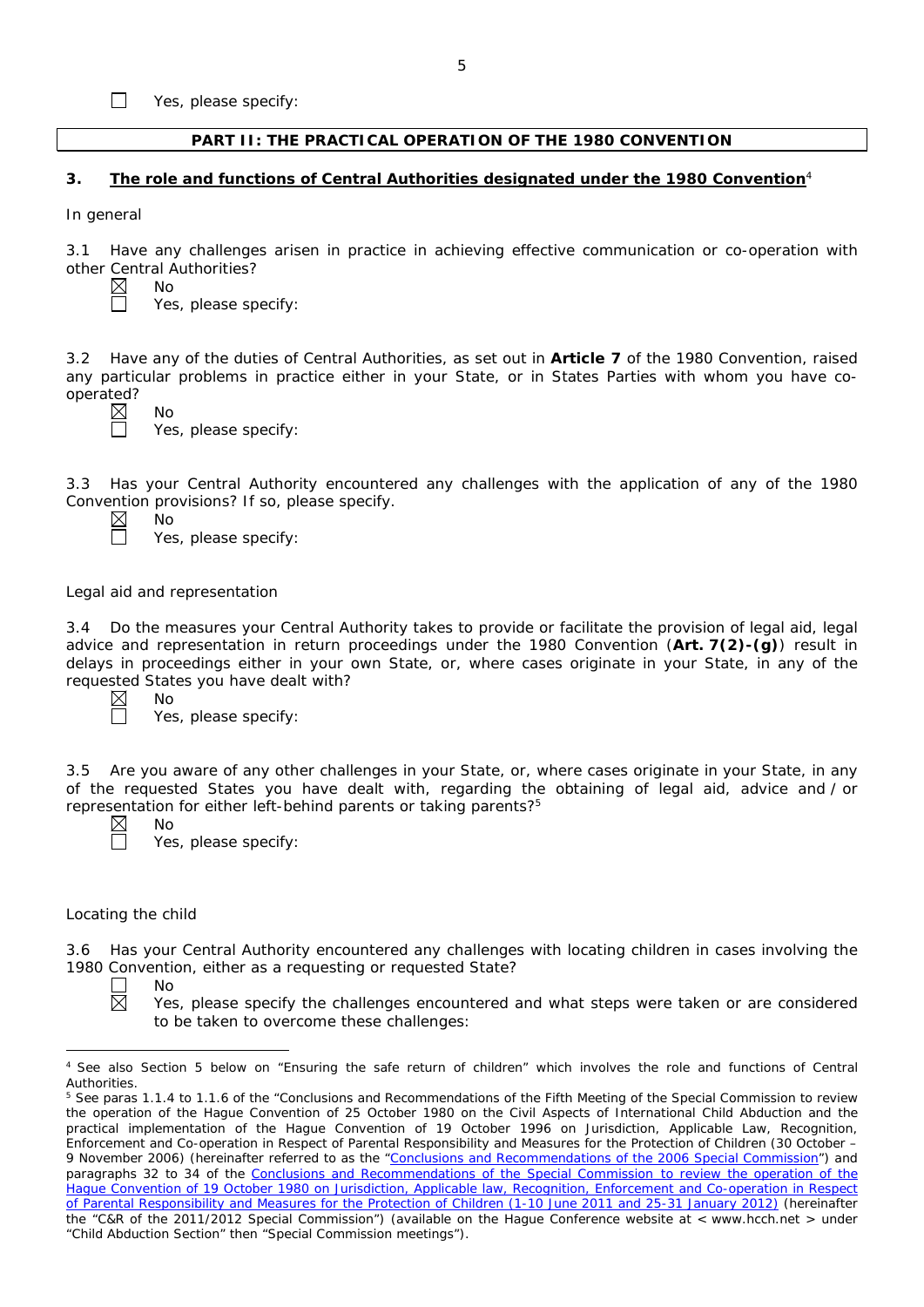There were cases where it was more difficult to trace the child than in others. As regards to incoming requests the Malta CA works with national entities to trace the child. The child has been located in all cases the Malta CA was requested to assist in the past five years.

3.7 Has your Central Authority worked with any external agencies to discover the whereabouts of a child wrongfully removed to or retained within your State (*e.g.*, the police, Interpol, private location services)?



Yes, please share any good practice on this matter:

The Malta Central Authority works with the local Police, the Immigration Police, the Malta Employment Agency (Jobs Plus), Social Security Department and Education Department in order to trace a child. It does not exclude working with other entities, in the future, in order to ensure that a child is traced.

*Information exchange, training and networking of Central Authorities*

3.8 Has your Central Authority shared its expertise with another Central Authority or benefited from another Central Authority sharing its expertise with your Central Authority, in accordance with the Guide to Good Practice - Part I on Central Authority Practice?<sup>6</sup>

No

Yes, please specify:

3.9 Has your Central Authority organised or participated in any other networking initiatives between Central Authorities such as regional meetings via conference call or videoconference?<br>  $\boxtimes$  No<br>
Yes, please specify: No

 $\boxtimes$ 

Yes, please specify:

# *Statistics*<sup>7</sup>

 $\overline{a}$ 

3.10 If your Central Authority does not submit statistics through the web-based INCASTAT database, please explain why.

The web-based database INCASTAT will be given further priority in the coming months.

# *Prompt handling of cases*

3.11 Does your Central Authority have mechanisms in place to ensure the prompt handling of cases? No

Yes, please specify:

The Malta Central Authority is administratively and proceduraly equipped to handle cases in a very short timeframe once cases are received.

3.12 If your Central Authority is experiencing delays in handling cases please specify the main reasons for these delays:

Once a case is transmitted to the Malta Central Authority the case is usually brought before the Civil Court (Family Section) in a matter of weeks. Delays are sometimes experienced before the said court due to unforeseen circumstances, for instance, the taking of evidence of the left behind parent who is not present in Malta, might be difficult to execute especially when there are different time zones.

# **4. Court proceedings & promptness**

4.1 Has your State limited the number of judicial or administrative authorities who can hear return applications under the 1980 Convention (*i.e.*, concentration of jurisdiction")?8

<sup>6</sup> Available on the Hague Conference website at < www.hcch.net > under "Child Abduction Section" then "Guides to Good Practice". See, in particular, Chapter 6.5 on twinning arrangements.

<sup>7</sup> See paras 1.1.16 to 1.1.21 of the Conclusions and Recommendations of the 2006 Special Commission (*supra.* note 5).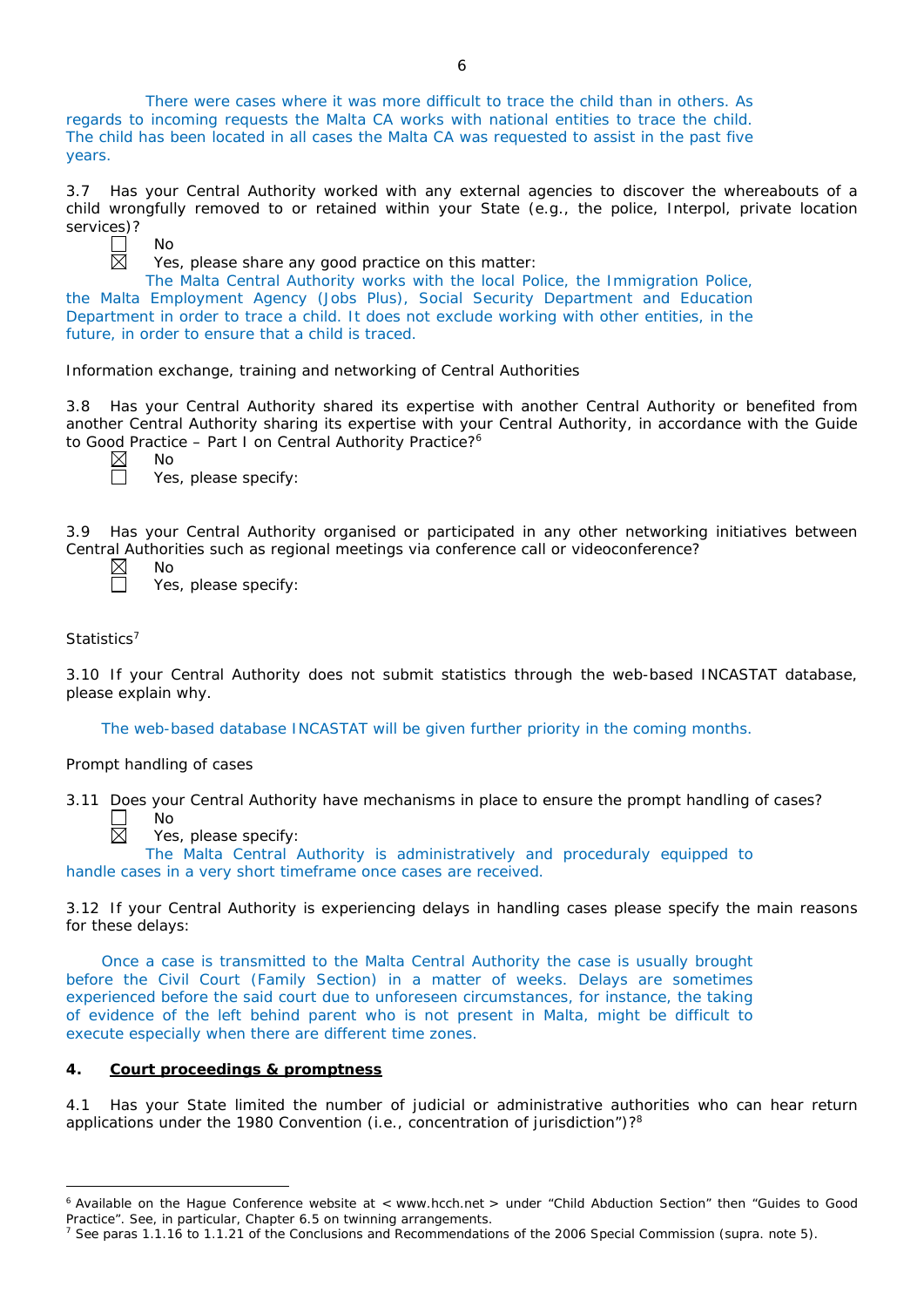Yes

No

No, please indicate if such arrangements are being contemplated:

4.2 Does your State have mechanisms in place to handle return decisions within six weeks (*e.g.*, production of summary evidence, limitation of appeals, swift enforcement)?

 $\boxtimes$ 

⊠

 $\Box$ 

 $\boxtimes$ 

Yes, please explain:

4.3 If your response to the previous question is No, does your State contemplate implementing mechanisms to meet the requirement of prompt return under the 1980 Convention (*e.g.*, procedures, bench-books, guidelines, protocols)?  $\Box$ 

No, please explain:

Please insert text here

Yes, please explain:

In all cases effort is made by the Malta Central Authority and the law courts to have the case decided in the shortest timeframe possible.

4.4 If your State is experiencing delays in handling return decisions please specify the main reasons for these delays:

The reason why Malta sometimes experience delays in handling return decisions is due to circumstances beyond the judges control.

4.5 Do your courts regularly order immediate protective measures when initiating the return procedure, so as to prevent a new removal and minimize the harm to the child (*e.g.*, prohibit removal of the child from the jurisdiction, retain documentation, grant provisional access rights to the left-behind parent)?

|  | No, please explain: |
|--|---------------------|

Please insert text here

Yes, please explain:

In all child abduction cases the Civil Court (Family Section) always puts in effect an impediment on departure prior to the commencement of return proceedings. When the travel document has been issued by Maltese authorities, the police have the power to seize this document and deposit the said travel document in court. When the travel documents is not issued by Maltese authorities, the Court usually orders that the parent in possession of the travel document to deposit the said documents in court. The depositing of documents takes place in parallel with the order not to leave the country.

4.6 Do your courts make use of direct judicial communications to ensure prompt proceedings?  $\boxtimes$ Yes

No, please explain:

4.7 If your State has not designated a sitting judge to the International Hague Network of Judges does your State intend to do so in the near future?

П  $\boxtimes$ 

 $\overline{a}$ 

Yes

No, please explain: Malta already has a sitting judge.

4.8 Please comment upon any cases (whether your State was the requesting or requested State), in which the judge (or decision-maker) has, before determining an application for return, communicated with a judge or other authority in the requesting State regarding the issue of the child's safe return. What was the specific purpose of the communication? What was the outcome?

Late in 2015 Malta was requested to assist a father in New Zealand to have his children returned there after they had been wrongfully removed from that country and brought to Malta. The Court asked (out of cordiality) the parties in the case to authorise direct judicial communication with the New Zealand Hague Network Judge and the parties duly authorised such communication. The reason for this request for direct judicial communication, was because the court needed to ascertain what the ground situation was

<sup>&</sup>lt;sup>8</sup> See, *The [Judges' Newsletter](https://www.hcch.net/en/instruments/conventions/publications2/judges-newsletter)* on International Child Protection – Vol. XX / [Summer-Autumn 2013](https://assets.hcch.net/upload/newsletter/nl2013tome20en.pdf) the special focus of which was "Concentration of jurisdiction under the *Hague Convention of 25 October 1980 on the civil aspects of International Child Abduction* and other international child protection instruments".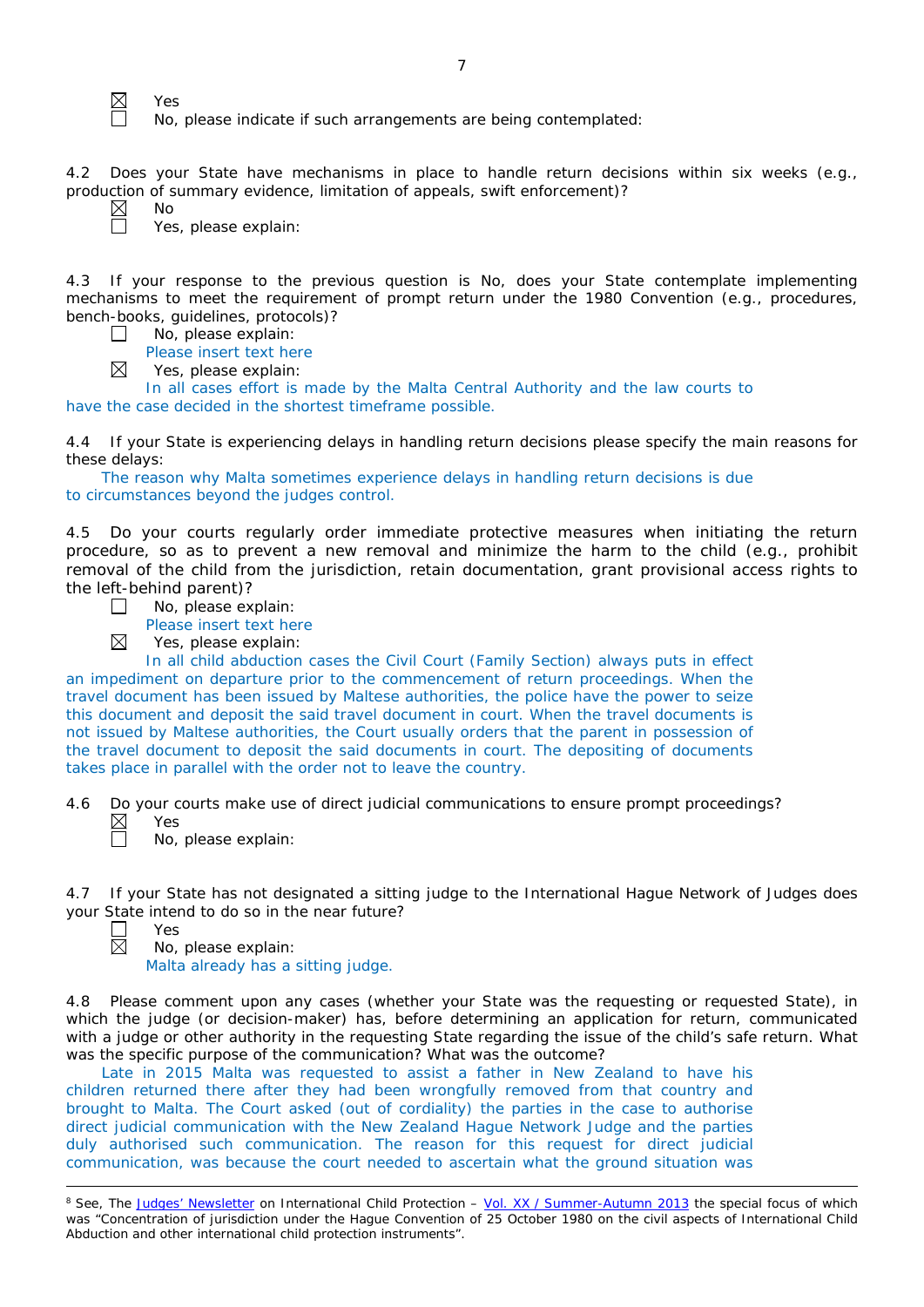and wanted to make sure that the children would be well looked after if an order for return was made.

## **5. Ensuring the safe return of children**<sup>9</sup>

*Methods for ensuring the safe return of children*<sup>10</sup>

5.1 What measures has your Central Authority taken to ensure that the recommendations of the 2006 and 2011 / 2012 Special Commission meetings<sup>11</sup> regarding the safe return of children are implemented?

In accordance with Part VIII of the 2006 Special Commission, the Malta Central Authority endeavours to obtain a voluntary return of the child before court proceeding start. The same is done as soon and after a judicial decision ordering a return is delivered by the Civil Court (Family Section).

When there is a decision for return the Malta Central Authority will liaise with Agenzija Appogg which is the child welfare agency in Malta to check whether the abducting parent will return and in such cases whether any assistance can be offered. If the abducting parent will not return voluntarily, the left behind parent will come and collect the children. If there is any allegation that harm will happen to the children upon their return, during the court proceedings the court may itself check whether there is really a danger of the harm alleged through direct judicial communication.

5.2 In particular, in a case where the safety of a child is in issue and where a return order has been made in your State, how does your Central Authority ensure that the appropriate child protection bodies in the *requesting* State are alerted so that they may act to protect the welfare of a child upon return (until the appropriate court in the requesting State has been effectively seised)?

To date the Malta Central Authority has not been informed that the safety of a child will be an issue if a child were to be returned, however if this were to be the case the Malta Central Authority would contact its counter-part to determine which authority in the requesting state should be alerted and it will ensure that such authorities are duly alerted.

5.3 Where there are concerns in the requested State regarding possible risks for a child following a return, what conditions or requirements can the relevant authority in your State put in place to minimise or eliminate those concerns?

The Civil Court (Family Section) being the relevant authority may order that a child is returned with a particular person or that the child is returned only after certain events have taken place. For example, the court may order that a child will only be returned after the left behind parent institutes proceedings in the requesting state. The family court is able to put forward various conditions or requirements upon the child's return.

 $\overline{a}$ 

<sup>9</sup> See **Art. 7(2)** *h)* of the 1980 Convention.

<sup>&</sup>lt;sup>10</sup> Where relevant, please make reference to the use of undertakings, mirror orders and safe harbour orders and other such measures in your State.

<sup>11</sup> See the [Conclusions and Recommendations](https://assets.hcch.net/upload/concl28sc5_e.pdf) of the Special Commission of 2006 (*supra.* note 5) at paras 1.1.12 and 1.8.1 to 1.8.2 and 1.8.4 to 1.8.5 and the Appendix to the Conclusions and Recommendations and the [Conclusions and](https://assets.hcch.net/upload/wop/concl28sc6_e.pdf)  [Recommendations of the 2011](https://assets.hcch.net/upload/wop/concl28sc6_e.pdf) / 2012 Special Commission (*supra.* note 5).at paras 39-43.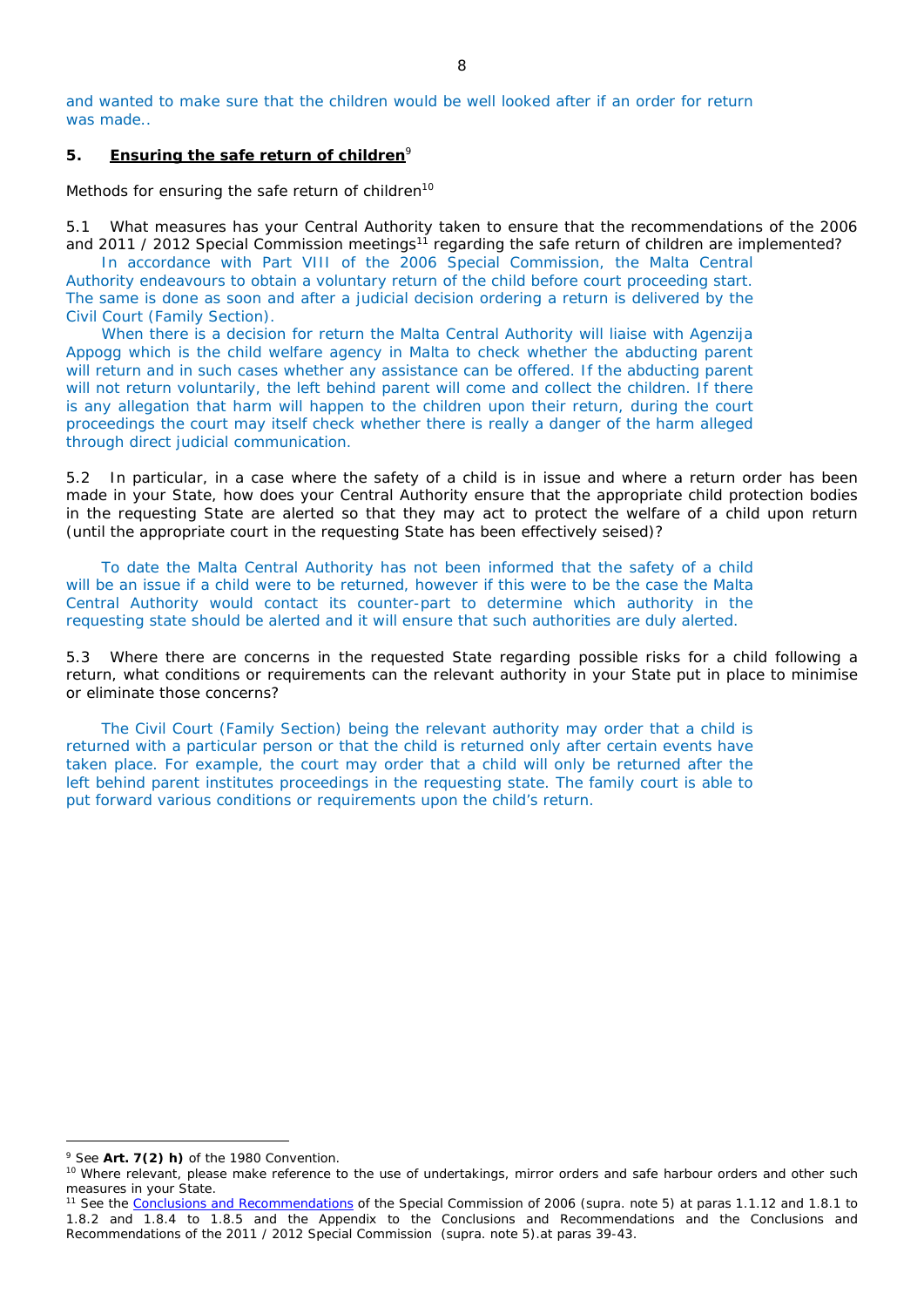*Use of the 1996 Convention to ensure a safe return*

5.4 If your State is not Party to the 1996 Convention, is consideration being given to the possible advantages of the 1996 Convention in providing a jurisdictional basis for urgent protective measures associated with return orders (**Arts 7 and 11**), in providing for their recognition by operation of law (**Art. 23**), and in communicating information relevant to the protection of the child (**Art. 34**)?

No Yes, please explain: Malta is already party to the 1996 Convention

#### *Protection of primary carer*

5.5 Are you aware of cases in your State where a primary carer taking parent, for reasons of personal security (*e.g.*, domestic or family violence, intimidation, harassment, etc.) or others, has refused or has not been in a position to return with the child to the requesting State? How are such cases dealt with in your State? Please explain and provide case examples where possible.

#### The Malta Central Authority is not aware of any of such cases.

5.6 In particular, would your authorities consider putting in place measures to protect the primary carer upon return in the requesting State as a mean to secure the safe return of the child? Please explain and provide case examples where possible.

Yes, the Maltese Central Authority will consider all possible options in such a situation. No examples can be given since so far there was never the need to issue protective measures on the primary carer.

#### *Post-return information*

5.7 In cases where measures are put in place in your State to ensure the safety of a child upon return, does your State (through the Central Authority, or otherwise) attempt to monitor the effectiveness of those measures upon the child's return? Would you support a recommendation that States Parties should co-operate to provide each other with follow-up information on such matters, insofar as is possible?

The Civil Court (Family Section) may decide to continue to monitor the effectiveness of those measures upon the child's return. The Central Authority supports cooperation in this regard.

5.8 If your State is not Party to the 1996 Convention, is consideration being given to the possible advantages of the 1996 Convention in providing a jurisdictional basis for requesting a report on the situation of the child upon return to the State of habitual residence (**Art. 32-(a)**)?

 $\overline{a}$ 

No

Yes, please explain: Please insert text here

#### **6. Voluntary agreements and mediation**

6.1 How does your Central Authority (either directly or through any intermediary) take, or is it considering taking, appropriate steps under **Article 7-(c)** to secure the voluntary return of the child or to bring about an amicable resolution of the issues? Please explain:

The Malta Central Authority will ask the abducting person to come to visit its office and will explain the application that it would have received. It would inform the abducting person that it will be in its interest to return the child if there are no legal grounds for such person to retain the child in Malta.

6.2 In what ways have you used the "Guide to Good Practice on Mediation" <sup>12</sup> for the purpose of implementing the 1980 Convention in your State? Please explain:

This section has been used and has inspired the Civil Court (Family Section) to order

 $12$  Available on the Hague Conference website at < www.hcch.net > under "Child Abduction Section" then "Guides to Good Practice".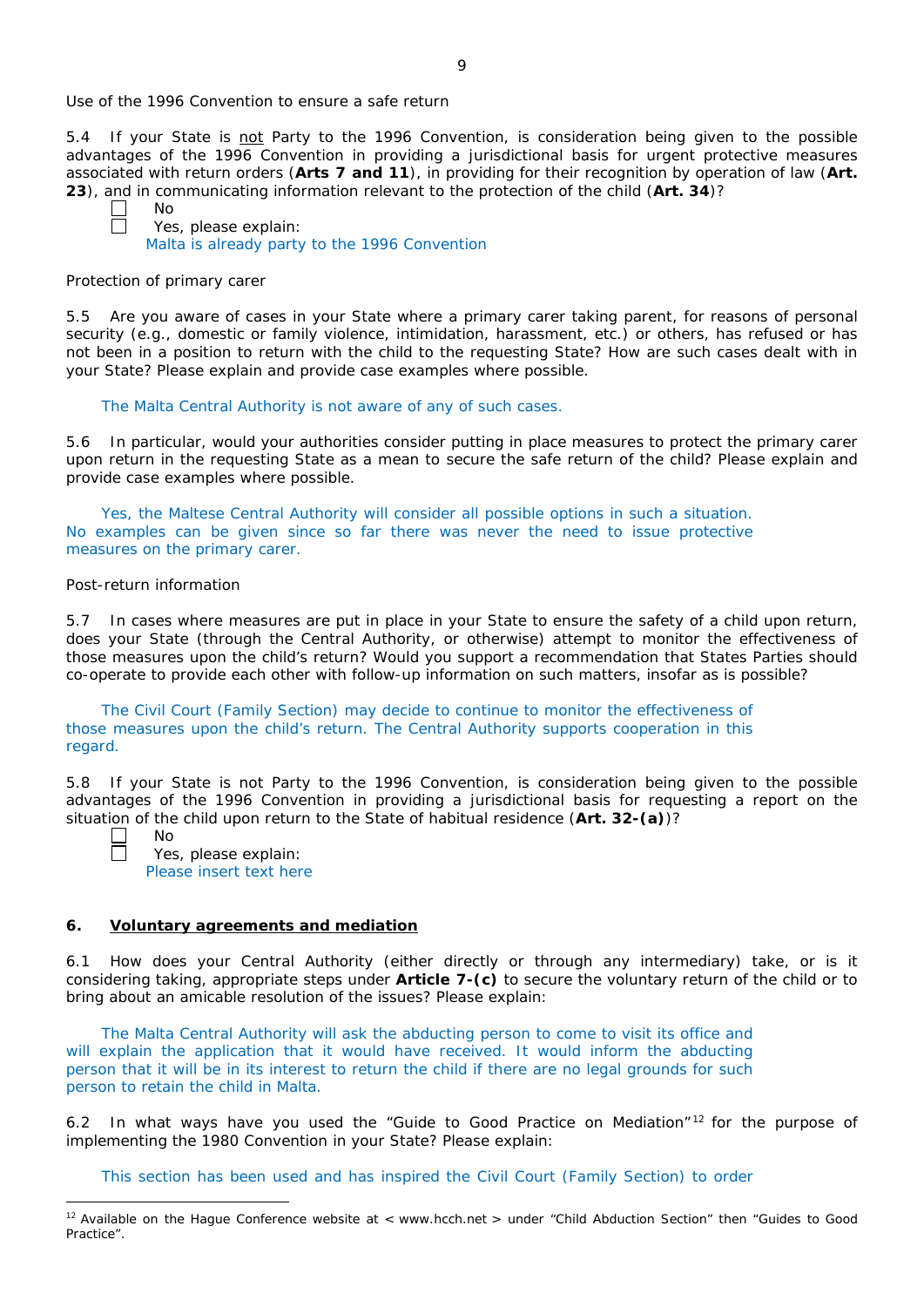cross-border mediation to be carried out via Skype pending court proceedings. The crossborder mediation sessions were carried out in a way that they did not delay the continuation of the case and were carried out by a professional mediator.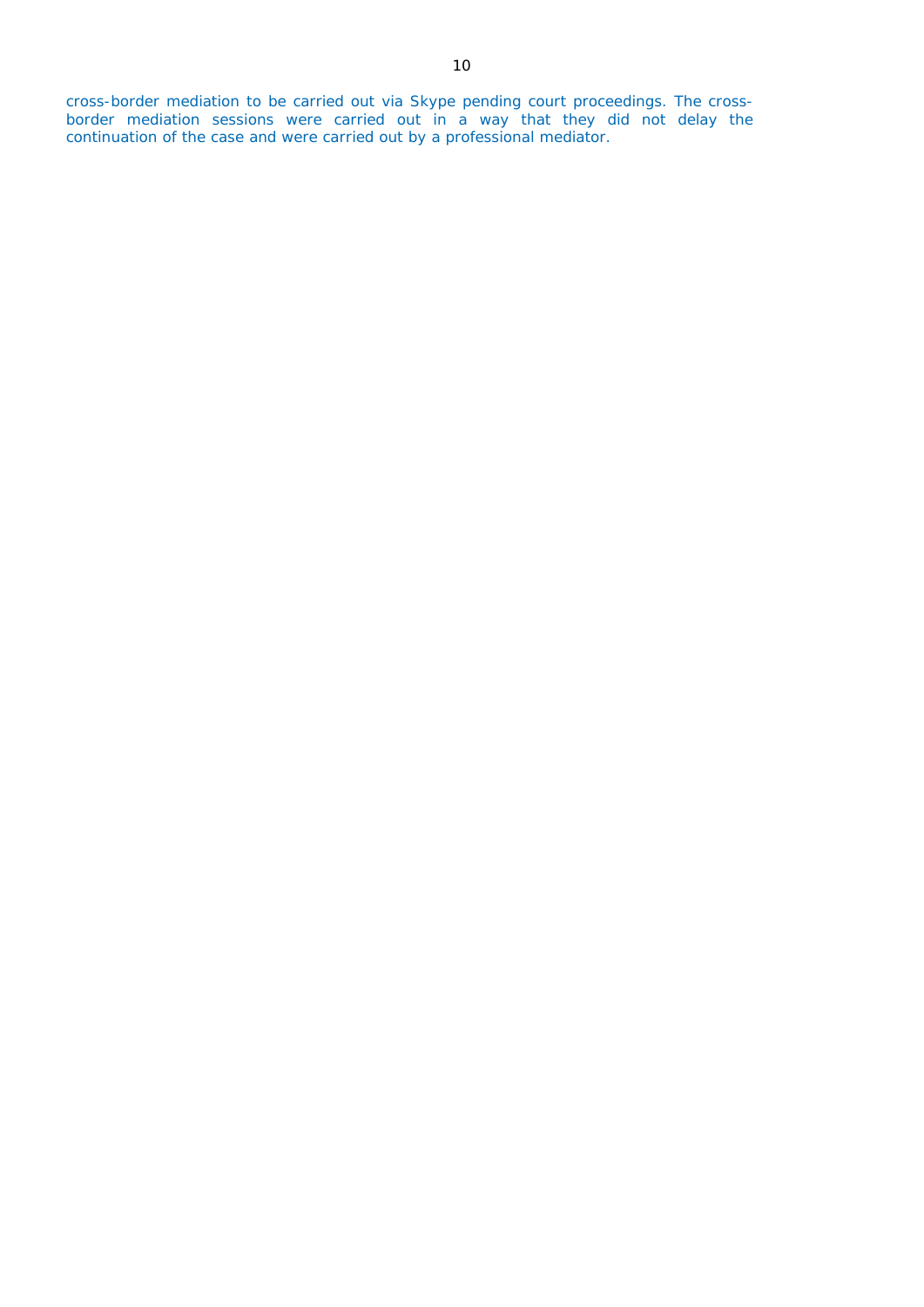6.3 Has your State considered or is it in the process of considering the establishment of a Central Contact Point for international family mediation to facilitate access to information on available mediation services and related issues for cross-border family disputes involving children, or has this task been entrusted to the Central Authority?<sup>13</sup>

 $\perp$ 

 $\Box$ 

No, please explain:

Yes, please explain: This has yet to be decided.

# **7. Preventive measures**

No

Yes

7.1 Has your State taken steps to advance the development of a travel form under the auspices of the International Civil Aviation Organisation?14

Yes, please describe:

7.2 Regardless of whether the International Civil Aviation Organisation adds the development of a travel form to its work programme, would your State support the development of a non-mandatory model travel form under the auspices of the Hague Conference?

 $\overline{a}$ 

No, please explain:

# **8. The Guide to Good Practice under the 1980 Convention**

8.1 In what ways have you used the Parts of the Guide to Good Practice<sup>15</sup> to assist in implementing for the first time, or improving the practical operation of, the 1980 Convention in your State?

a. Part I on Central Authority Practice. Please explain:

Part I of the guide was used by the Malta Central Authority and this to ensure that the CA has enough power to ensure that the Convention is properly applied in Malta and that it has qualified personnel that are able to understand how the Convention should be properly implemented. Moreover cases are periodically monitored to ensure proper follow-up and that all cases are being followed up accordingly. During this meeting there is always a lawyer and a case officer present. To date neither the Central Authority nor the court have lamented that the means of communication are inadequate to carry out the functions of the Convention effectively. The Malta CA feels that there is sufficient cooperation with Central Authorities of other Member States. There were instances where telephone calls had to be made to ensure a reply within a shorter period of time.

b. Part II on Implementing Measures. Please explain:

Part II of the Guide to Good Practice was used by the Malta Central Authority to check the legal aid obligations under the Convention, the role of central authorities and verify legal procedures matters (mainly on rules of evidence of foreign law).

# c. Part III on Preventive Measures. Please explain:

Part III of the Guide on preventive measures was used to determine whether the system of warrants used in Malta was sufficient for the purposes of the Convention. This coupled with the missing persons alert that is issued by the Interpol.

# d. Part IV on Enforcement. Please explain:

The Part IV of the guide was used when drafting an agreement with Agenzija Appogg (the child welfare agency of Malta) when identifying what measures can be taken by Agenzija Appogg to assist with the return of the children, out of Malta to ensure that the process is least traumatic for the children involved.

8.2 How have you ensured that the relevant authorities in your State have been made aware of, and have had access to, the Guide to Good Practice?

<sup>&</sup>lt;sup>13</sup> As it has been encouraged in the Guide to Good Practice on Mediation, Chapter 4, on "Access to Mediation". par. 114-117. See also [Conclusions and Recommendations of the 2011](https://assets.hcch.net/upload/wop/concl28sc6_e.pdf) / 2012 Special Commission (*supra.* note 5) at par. 61.

<sup>14</sup> See the [Conclusions and Recommendations of the 2011](https://assets.hcch.net/upload/wop/concl28sc6_e.pdf) / 2012 Special Commission (*supra.* note 5) at par. 92.

<sup>&</sup>lt;sup>15</sup> All Parts of the Guide to Good Practice under the 1980 Convention are available on the Hague Conference website at < www.hcch.net > under "Child Abduction Section" then "Guides to Good Practice".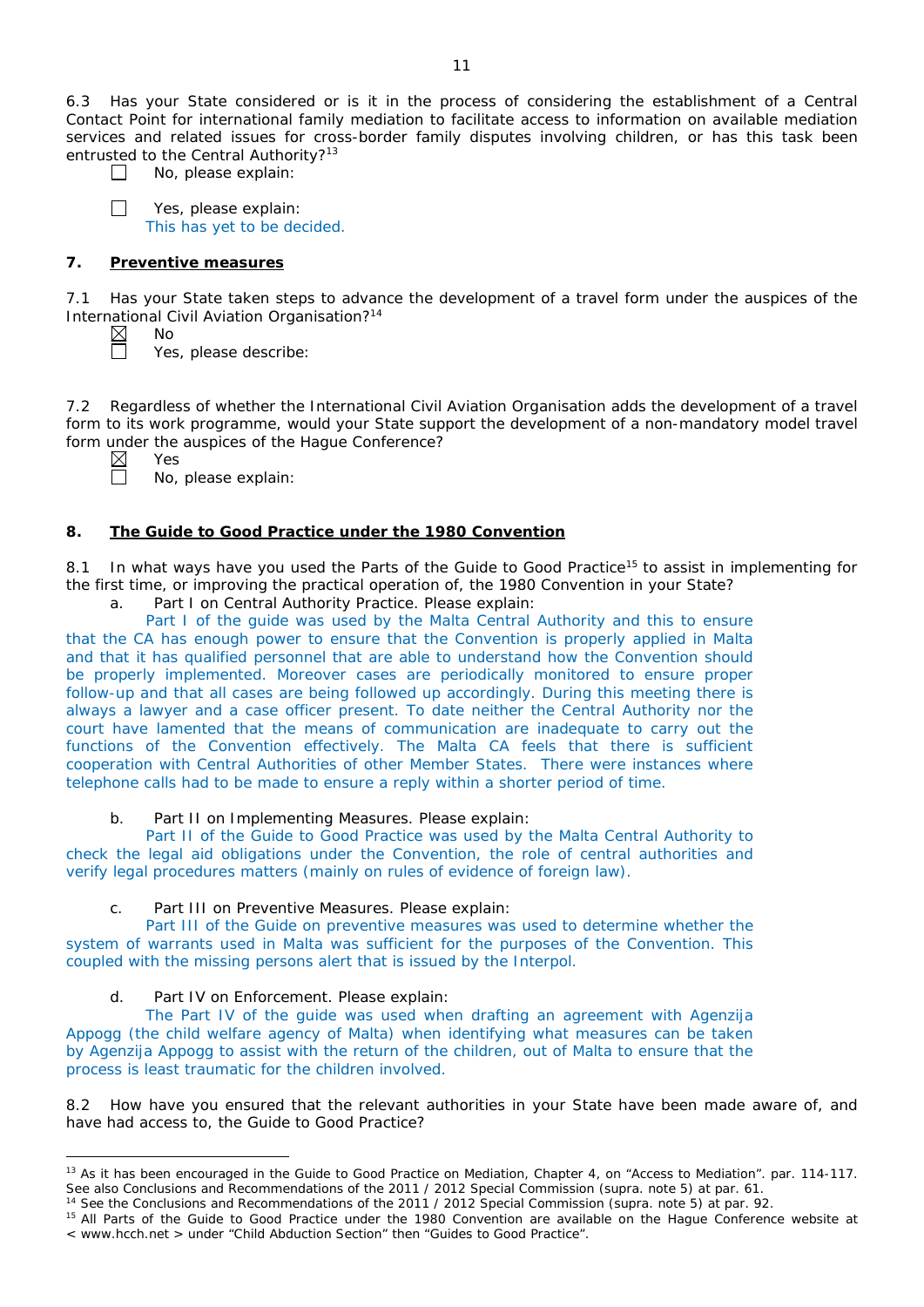The Guide of Good Practice is referred to when dealing with other relevant authorities in Malta.

8.3 Do you have any other comments about any Part of the Guide to Good Practice?

No comment.

# **9. Publicity and debate concerning the 1980 Convention**

9.1 Has the 1980 Convention given rise to (a) any publicity (positive or negative) in your State, or (b) any debate or discussion in your national parliament or its equivalent? No

 $\Box$ 岗

Yes, please indicate the outcome of this debate or discussion, if any:

Some child abduction cases are publicized on the media; however there were no debates on the matter.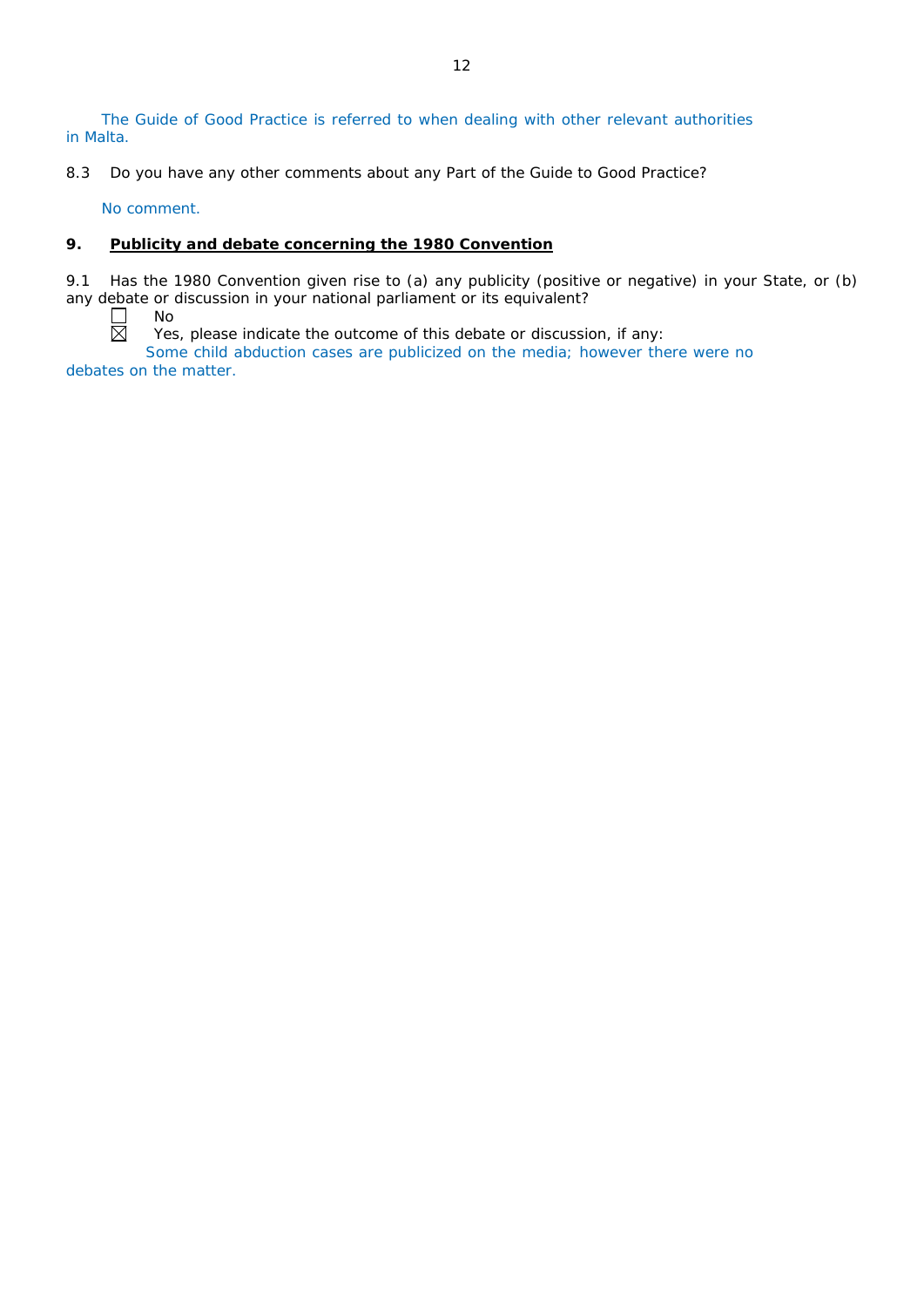9.2 By what methods does your State disseminate information to the public about the 1980 Convention?

Through the website of the Department for Social Welfare Standards, which falls under the Ministry of Family and Social Solidarity.

### **PART IV: TRANSFRONTIER ACCESS / CONTACT AND INTERNATIONAL FAMILY RELOCATION**

## **10. Transfrontier access / contact**<sup>16</sup>

10.1 Since the 2011 / 2012 Special Commission, have there been any significant developments in your State regarding Central Authority practices, legislation, procedural rules or case law applicable in cases of transfrontier contact / access?



No

Yes, please explain:

10.2 Please indicate any important developments in your State, since the 2011 / 2012 Special Commission, in the interpretation of **Article 21** of the 1980 Convention.

No important development in this regard on this article.

10.3 What problems have you experienced, if any, as regards co-operation with other States in respect of:

- a. the granting or maintaining of access rights; no major issues.
- b. the effective exercise of rights of access; and no major issues.
- c. the restriction or termination of access rights. No case has been received or transmitted by the Malta CA whereby a parent sought the restriction or termination of access rights.

Please provide case examples where possible. Not applicable

10.4 In what ways have you used the "General Principles and Guide to Good Practice on Transfrontier Contact Concerning Children"17 to assist in transfrontier contact / access cases in your State? Can you suggest any further principles of good practice?

In regards to applications from other EU Member States, Malta is bound by the Regulation (EC) 2201/2003 which is used in parallel with the 1980 Hague Convention and make provision for the practical implementation of a foreign order for contact / child access. As regards to non-EU countries Malta has limited success in this regard, mainly because contact was obtain mainly through voluntary means.

# **11. International family relocation**<sup>18</sup>

 $\overline{a}$ 

11.1 Since the 2011 / 2012 Special Commission, have there been any significant developments in your State regarding the legislation, procedural rules or case law applicable to international family relocation? Where possible, please explain these developments in the legislation, procedural rules or case law:

*"*1.7.4 The Special Commission concludes that parents, before they move with their children from one country to another, should be encouraged not to take unilateral action by unlawfully removing a child but to make appropriate arrangements for access and contact preferably by agreement, particularly where one parent intends to remain behind after the move. 1.7.5 The Special Commission encourages all attempts to seek to resolve differences among the legal systems so as to arrive as far as possible at a common approach and common standards as regards relocation."

<sup>&</sup>lt;sup>16</sup> See the [Conclusions and Recommendations](https://assets.hcch.net/upload/concl28sc5_e.pdf)</u> of the 2006 Special Commission (*supra.* note 5) at paras 1.7.1 to 1.7.3.

<sup>&</sup>lt;sup>17</sup> Available on the Haque Conference website at < www.hcch.net > under "Child Abduction Section" then "Guides to Good Practice".

 $18$  See the Conclusions and Recommendations of the 2006 Special Commission meeting at paras 1.7.4 to 1.7.5: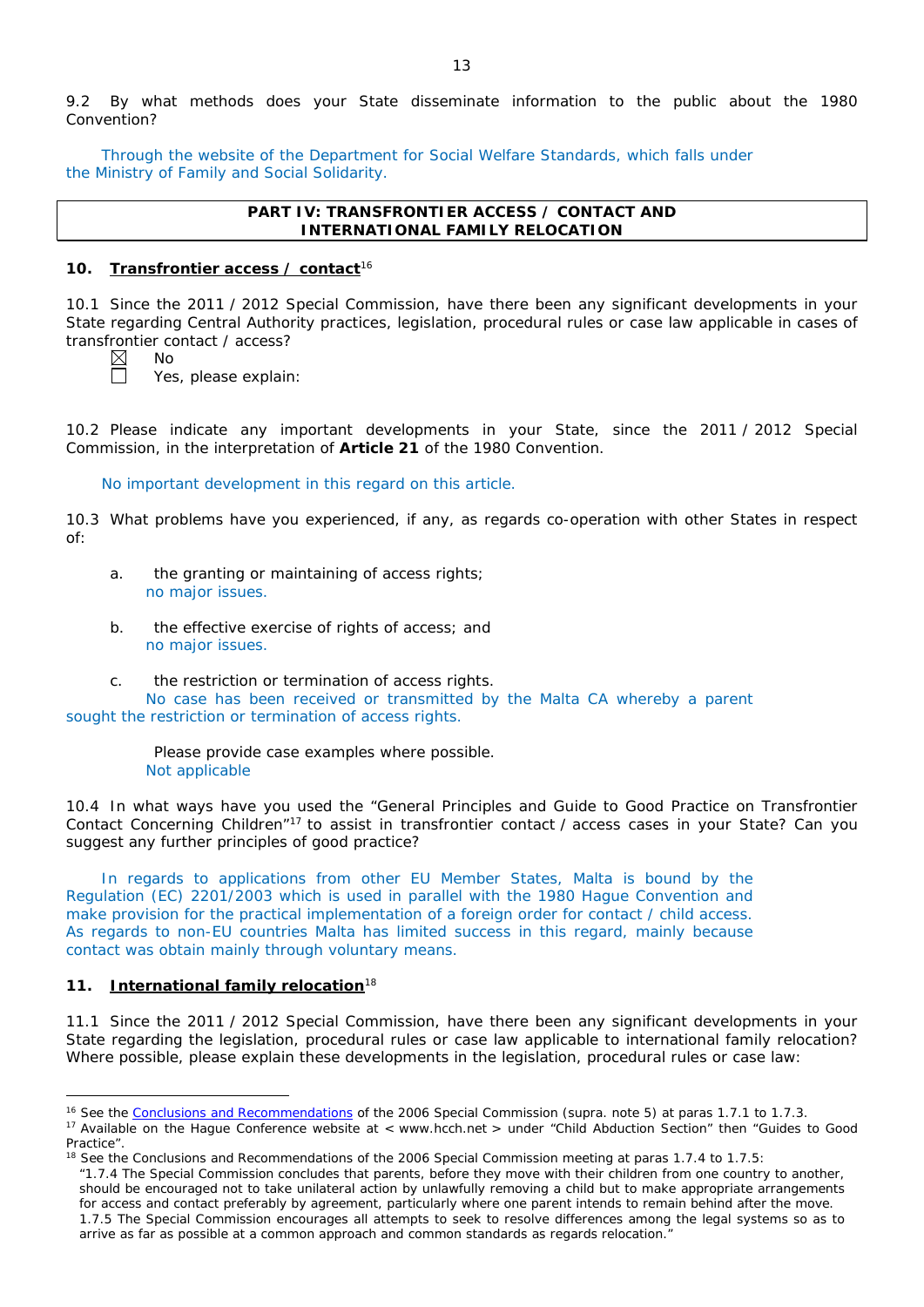No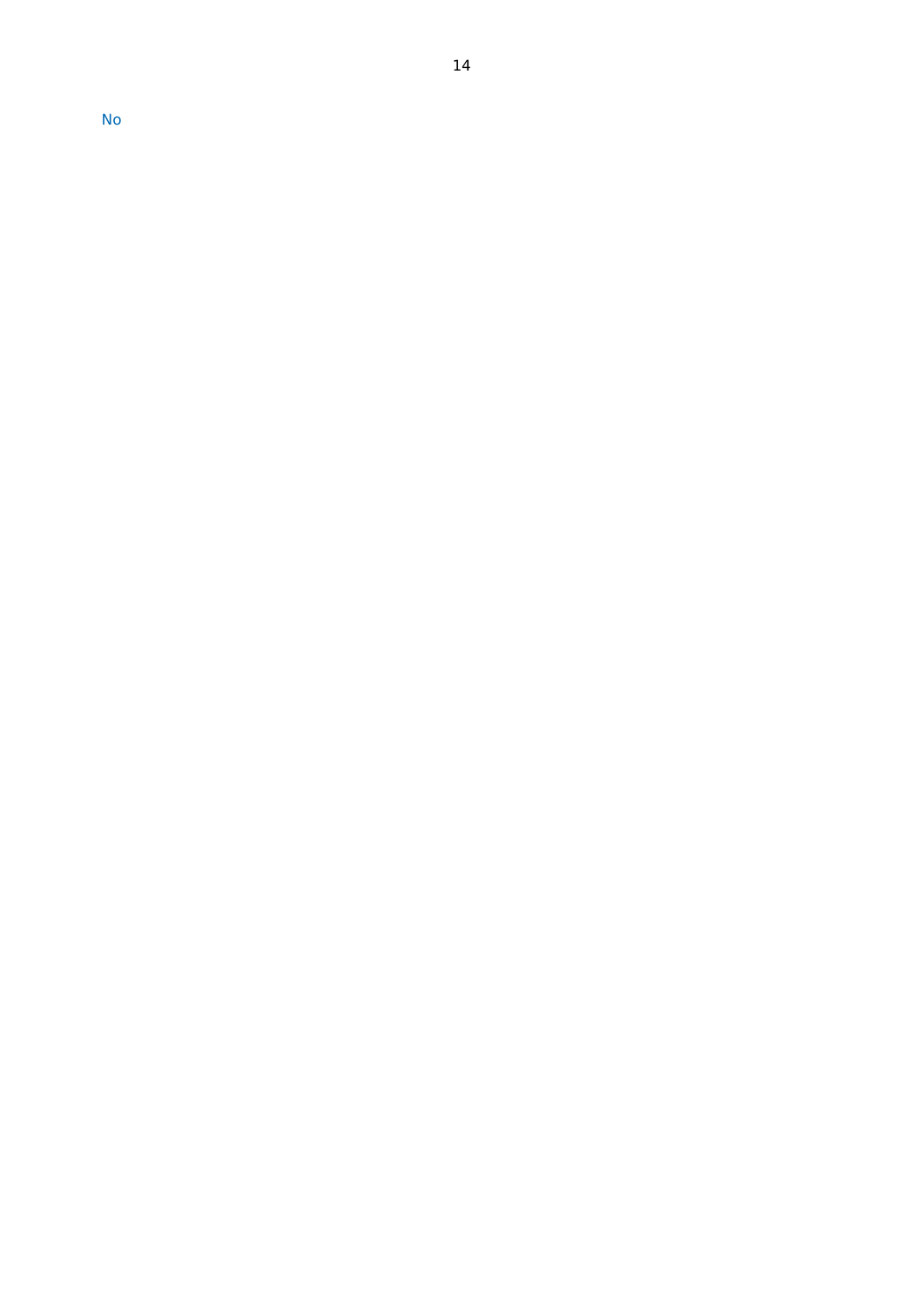### **PART V: NON-CONVENTION CASES AND NON-CONVENTION STATES**

### **12. Non-Convention cases and non-Convention States**

12.1 Are there any States that you would particularly like to see become a State Party to the 1980 Convention? If so, what steps would you suggest could be taken to promote the Convention and encourage ratification of, or accession to, the Convention in those States? Please explain:

#### Answers to be given by the EU

12.2 Are there any States which are not Parties to the 1980 Convention or not Members of the Hague Conference that you would like to see invited to the Special Commission meeting in 2017?

#### No comment

*The "Malta Process"*<sup>19</sup>

- 12.2 In relation to the "Malta Process":
	- a. Do you have any comment to make on the "Principles for the Establishment of Mediation Structures in the context of the Malta Process" and the accompanying Explanatory Memorandum?<sup>20</sup>

No additional comments

b. Have any steps been taken towards the implementation of the Malta Principles in your State and the designation of a Central Contact Point, in order to better address cross-border family disputes over children involving States that are not a Party to the 1980 and 1996 Hague Conventions?

No

岗 Yes, please explain:

Whilst the Central Authority of Malta acts as a Central Contact Point, in previous years Malta has established the Malta Mediation Centre (https://mjcl.gov.mt/en/mmc/Pages/home.aspx) which together with the Central Authority provides all the information on the points mentioned in Part A of the principles of the Malta Process, and fulfills all of the requirements laid down by the principles in Part A and B.

c. What is your view as to the future of the "Malta Process"?

The Malta Process should be extended to cover situations where mediation would also take place pending court proceedings and that mediation is without prejudice to the court proceedings so that the rights of the parties are not prejudiced. The principles should also make better provisions for the use of modern communication technology to facilitate mediation.

### **PART VI: TRAINING AND EDUCATION AND THE TOOLS, SERVICES AND SUPPORT PROVIDED BY THE PERMANENT BUREAU**

### **13. Training and education**

 $\overline{a}$ 

13.1 Can you give details of any training sessions / conferences organised in your State to support the effective functioning of the 1980 Convention, and the influence that such sessions / conferences have had?

<sup>&</sup>lt;sup>19</sup> The "Malta Process" is a dialogue between certain States Parties to the 1980 and 1996 Conventions and certain States which are not Parties to either Convention, with a view to securing better protection for cross-border rights of contact of parents and their children and addressing the problems posed by international abduction between the States concerned. For further information see the Hague Conference website at < www.hcch.net > under "Child Abduction Section" then "Judicial Seminars on the International Protection of Children".

<sup>&</sup>lt;sup>20</sup> The Principles and Explanatory Memorandum were circulated to all Hague Conference Member States and all States participating in the Malta Process in November 2010. They are available on the Hague Conference website at < www.hcch.net > under "Child Abduction Section" then "Judicial Seminars on the International Protection of Children".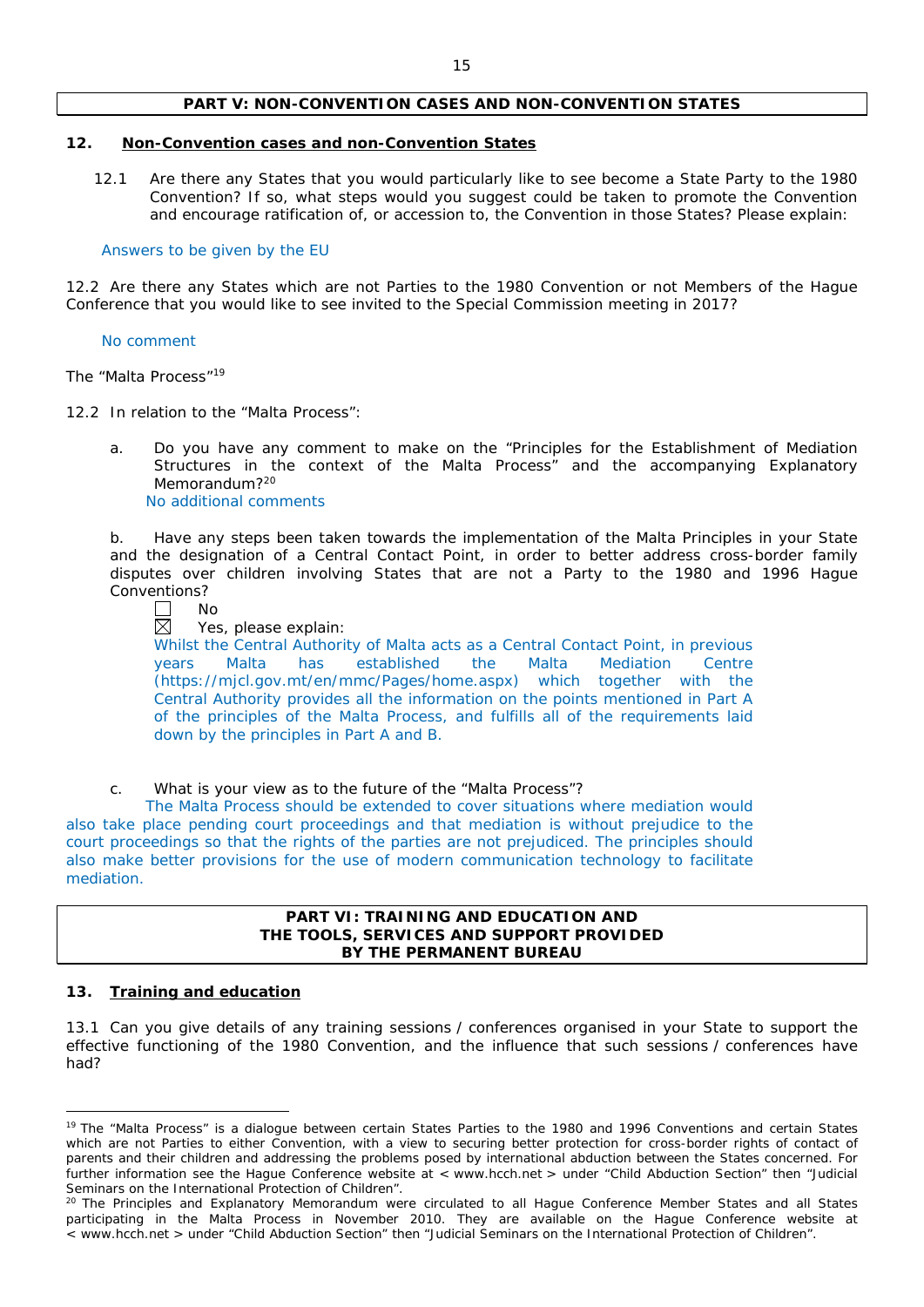Meetings are often held with different entities in Malta in order to ensure that the 1980 Hague Convention is implemented properly. These meetings are usually bilateral meetings between the Malta Central Authority and other entities in Malta. No training, seminar or conference was held in Malta on the 1980 Convention.

#### **14. The tools, services and support provided by the Permanent Bureau**

*In general*

14.1 Please comment or state your reflections on the specific tools, services and support provided by the Permanent Bureau to assist with the practical operation of the 1980 and 1996 Conventions, including:

a. The Country Profile available under the Child Abduction Section.

This section has not been referred to often by the Malta CA, but has been referred to in cases where the applicant complained that he or she was not receiving the required assistance from the requesting CA.

- b. INCADAT (the international child abduction database, available at  $\lt$  www.incadat.com  $\gt)$ ). The INCADAT is a source of information and is often used by lawyers.
- c. *The Judges' Newsletter* on International Child Protection the publication of the Hague Conference on Private International Law which is available online for free;<sup>21</sup> The Malta CA is aware that reference has been made to this newsletter,
- d. The specialised "Child Abduction Section" of the Hague Conference website  $(<$  www.hcch.net >); No comment
- e. INCASTAT (the database for the electronic collection and analysis of statistics on the 1980 Convention);  $22$ INCASTAT is a good source of data collection
- f. Providing technical assistance and training to States Parties regarding the practical operation of the 1980 and 1996 Conventions.  $23$  Such technical assistance and training may involve persons visiting the Permanent Bureau or, alternatively, may involve the Permanent Bureau organising, or providing assistance with organising, national and international judicial and other seminars and conferences concerning the Convention(s) and participating in such conferences;

This practice is encouraged

- g. Encouraging wider ratification of, or accession to, the Convention(s), including educating those unfamiliar with the Convention(s);  $24$ This practice is encouraged
- h. Supporting communications between Central Authorities, including maintaining their contact details updated on the HCCH website; This practice is encouraged
- i. Supporting communications among Hague Network Judges and between Hague Network Judges and Central Authorities, including maintaining a confidential database of up-to-date contact details of Hague Network Judges This practice is encouraged

#### *Other*

 $\overline{a}$ 

14.2 What other measures or mechanisms would you recommend:

<sup>&</sup>lt;sup>21</sup> Available on the Hague Conference website at < www.hcch.net > under "Child Abduction Section" and "Judges' Newsletter on International Child Protection". For some volumes of *The Judges' Newsletter*, it is possible to download individual articles as required.

<sup>&</sup>lt;sup>22</sup> Further information is available via the Hague Conference website at < www.hcch.net > under "Child Abduction Section" then "INCASTAT".

<sup>&</sup>lt;sup>23</sup> Such technical assistance may be provided to judges, Central Authority personnel and / or other professionals involved with the practical operation of the Convention(s).

 $24$  Which again may involve State delegates and others visiting the Permanent Bureau or, alternatively, may involve the Permanent Bureau organising, or providing assistance with organising, national and international judicial and other seminars and conferences concerning the Convention(s) and participating in such conferences.